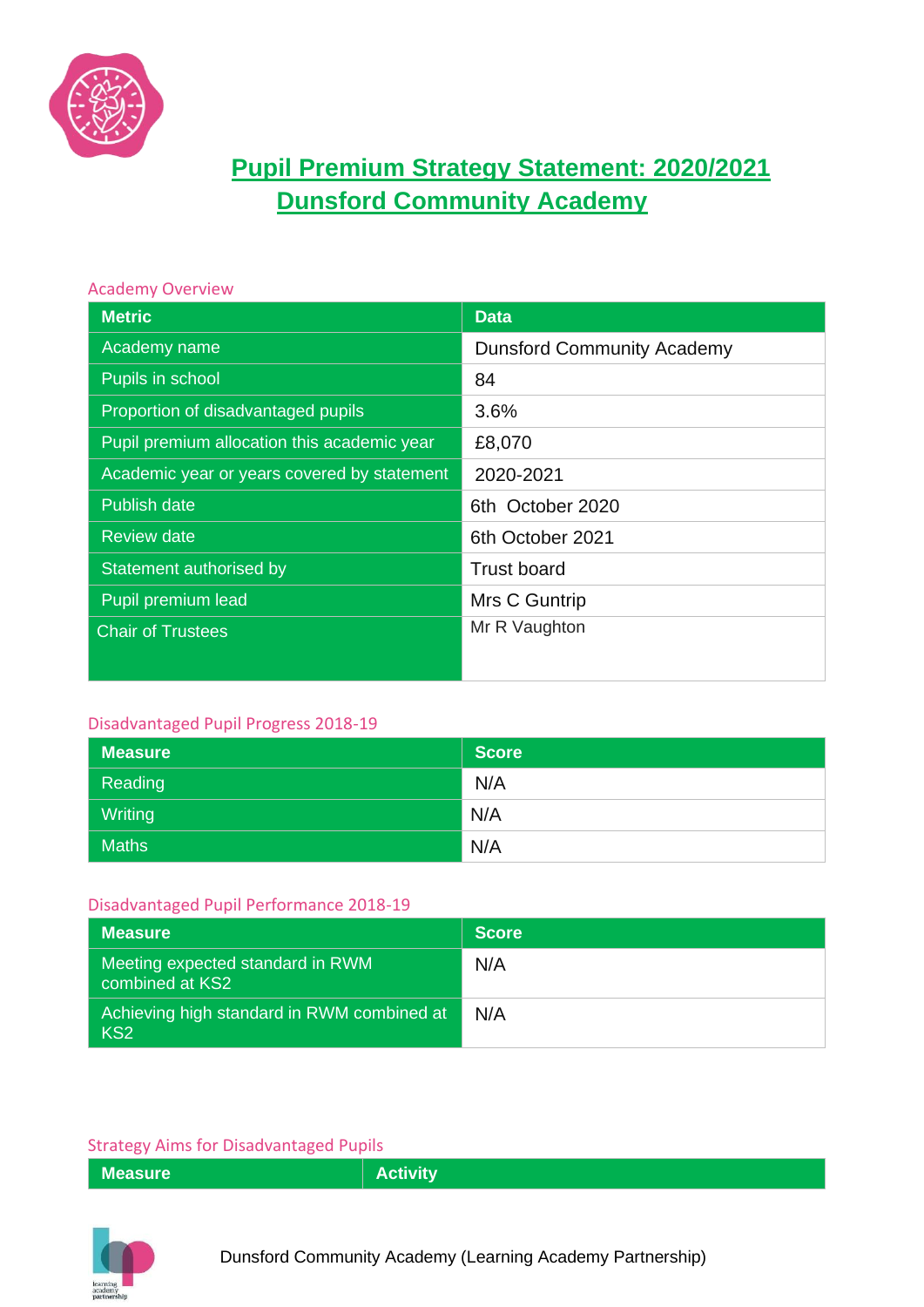| <b>Priority 1</b>                                 | To close the gaps in attainment due to COVID 19 in English,<br>maths and phonics by ensuring a recovery curriculum is<br>implemented across the academy.                                                                                                                                                                                             |
|---------------------------------------------------|------------------------------------------------------------------------------------------------------------------------------------------------------------------------------------------------------------------------------------------------------------------------------------------------------------------------------------------------------|
| <b>Priority 2</b>                                 | To ensure that there is rigour in the teaching of early reading<br>and that the teaching of whole class reading in KS2 is<br>implemented. This will ensure that pupils develop fluency and<br>comprehension as well as building upon their vocabulary in<br>order that they can extend their access to and understanding of<br>the wider curriculum. |
| Barriers to learning these<br>priorities address? | Ensure no learning is lost and children catch up, and then keep<br>up, with teaching and learning.<br>Ensuring that professional development develops specific<br>aspects of teacher pedagogy in reading so that progress can be<br>accelerated.                                                                                                     |

# **Teaching Priorities for 2020-21**

| <b>Aim</b>                                              | <b>Target</b>                                                                                            | <b>Target date</b> |
|---------------------------------------------------------|----------------------------------------------------------------------------------------------------------|--------------------|
| Attainment and Progress in Reading                      | KS2 100% Expected<br>Progress above National<br><b>HS 100%</b>                                           | <b>July 2022</b>   |
| Attainment and Progress in Writing                      | KS2 100% Expected<br>Progress above National                                                             | <b>July 2022</b>   |
| <b>Attainment and Progress in</b><br><b>Mathematics</b> | KS2 100% Expected<br>Progress above National                                                             | <b>July 2022</b>   |
| <b>Phonics</b>                                          | Year 1 N/A<br>Year 2 100%                                                                                | <b>July 2021</b>   |
| <b>Other</b>                                            | Improve attendance for<br>disadvantaged pupils to<br>96.4% and PA to be less<br>than National percentage | <b>July 2021</b>   |

| <b>Measure</b>    | <b>Activity</b>                                                                                                                                                                                                       |
|-------------------|-----------------------------------------------------------------------------------------------------------------------------------------------------------------------------------------------------------------------|
| <b>Priority 1</b> | To implement a school based and remote curriculum<br>to maintain the quality of education for all children<br>that is sequentially delivered building on prior<br>knowledge. In class and remote feedback will ensure |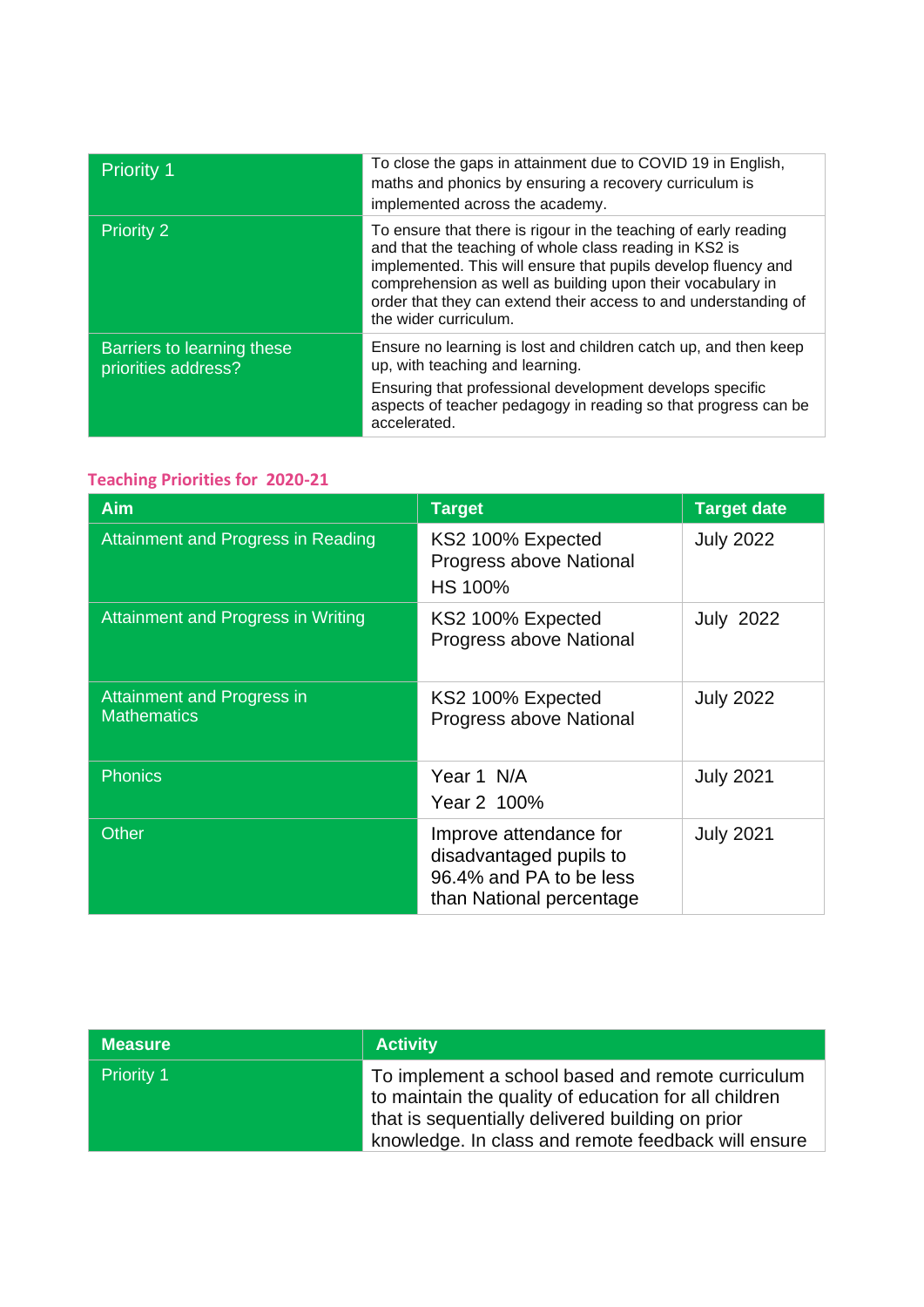|                               | that learning continues to progress and gaps<br>continue to be closed/closing.                                                                                                                                                                                                                                                                                                                                |
|-------------------------------|---------------------------------------------------------------------------------------------------------------------------------------------------------------------------------------------------------------------------------------------------------------------------------------------------------------------------------------------------------------------------------------------------------------|
| <b>Priority 1 Evaluation</b>  | A broad and balanced remote curriculum was<br>delivered during remote education to ensure that<br>children were able to sequentially build knowledge<br>and skills. Children were offered devices to support<br>remote learning during partial school closures if they<br>did not attend school.                                                                                                              |
|                               | Teachers and support staff provided ongoing<br>communication to parents and this included remote,<br>online sessions to model teaching and learning<br>strategies and best practice to support in a number of<br>curriculum areas. Online story times, check-ins,<br>assemblies and some lessons were provided online<br>to ensure continued engagement from the children<br>and parents.                     |
|                               | Class teachers with PP children offered provision for<br>accessing the internet or paper copies were given to<br>families to ensure 100% PP engagement. Support for<br>teaching and learning strategies was given over the<br>phone to those families who needed it.                                                                                                                                          |
|                               | Classes were monitored throughout to ensure<br>consistency with feedback given where needed.                                                                                                                                                                                                                                                                                                                  |
| <b>Priority 2</b>             | To ensure a systematic, synthetic phonics approach<br>(Bug Club) and whole class reading is consistently<br>taught across both remote and in school learning;<br>supported by interventions and quality first teaching<br>with small groups and individual 1 to 1 support.                                                                                                                                    |
| <b>Priority 2 Evaluation:</b> | The systematic teaching of phonics has continued<br>throughout the year, including during partial school<br>closures. This has included phonics interventions for<br>groups of children and 1:1 where applicable to<br>support and accelerate progress. 100% of children<br>passed the phonics screening check in Year 2.                                                                                     |
|                               | Having the Bug Club ebooks ensured that the<br>children were still reading decodable books, to match<br>their ability, every week. They were able to progress<br>through, just as they would in school. This allowed us<br>to monitor how they were getting on and what they<br>were struggling with. It also helped parents have a<br>better understanding of how Bug Club works, after<br>using the portal. |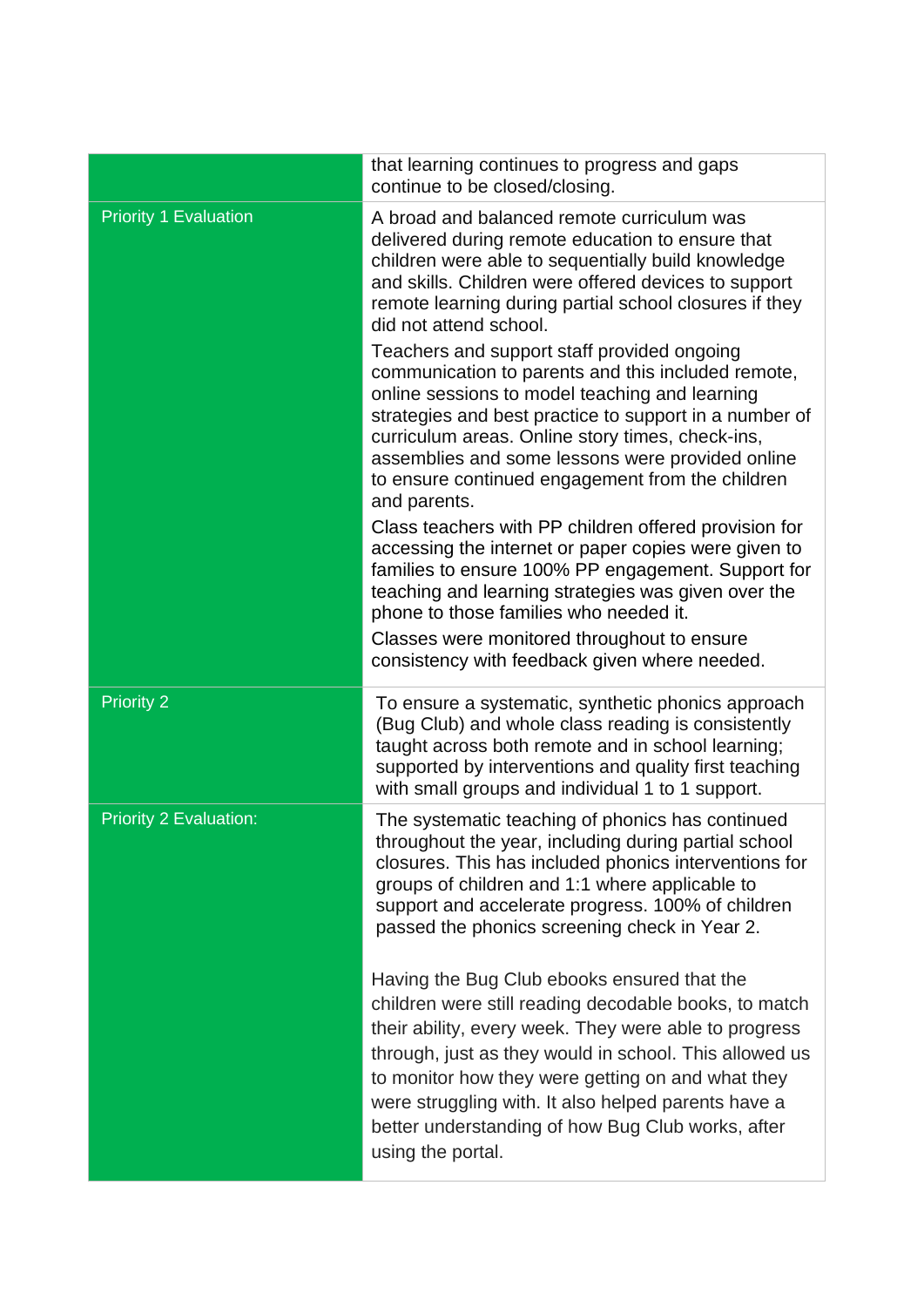| Barriers to learning these<br>priorities address | Teaching and remote learning are ensuring that gaps<br>in children's learning are closed or closing as a result<br>of lockdown and missed learning.                                        |
|--------------------------------------------------|--------------------------------------------------------------------------------------------------------------------------------------------------------------------------------------------|
|                                                  | Gaps across learning will be closed and children's<br>wellbeing will be supported to ensure children are<br>enabled to access the wider curriculum.                                        |
|                                                  | To ensure that pupils build upon their skills and<br>knowledge in order to read fluently as a result of a<br>systematic, synthetic approach to phonic learning<br>and whole class reading. |
| Projected spending                               | £982                                                                                                                                                                                       |
| <b>Actual Spending</b>                           | £982                                                                                                                                                                                       |

# **Targeted Academic Support for Current Academic Year**

| <b>Measure</b>                                   | <b>Activity</b>                                                                                                                                                                                                                                                                                                                              |
|--------------------------------------------------|----------------------------------------------------------------------------------------------------------------------------------------------------------------------------------------------------------------------------------------------------------------------------------------------------------------------------------------------|
| <b>Priority 1</b>                                | To identify gaps and establish bespoke<br>interventions, including 1 to 1, small groups and<br>universal provision are in place to address gaps in<br>learning to ensure accelerated progress and to<br>support the needs of vulnerable pupils.                                                                                              |
| <b>Priority 1 Evaluation:</b>                    | Interventions have been targeted to ensure that<br>bespoke interventions for vulnerable children have<br>been provided and that children have been able to<br>continue to make accelerated progress. These<br>interventions have supported both academic<br>learning, mental health and wellbeing and also<br>communication and interaction. |
| <b>Priority 2</b>                                | Through early reading strategies and consistent<br>phonic programmes children will be able to read<br>fluently; intervening with 1 to 1 and small group<br>support to ensure no learning is lost and children<br>catch up and then keep up with teaching and<br>learning.                                                                    |
| <b>Priority 2 Evaluation:</b>                    | 100% of PP children have reached their GLD,<br>passed the Phonics Screening check and 100%<br>gained EXS in reading.                                                                                                                                                                                                                         |
| Barriers to learning these<br>priorities address | These approaches address gaps in learning that<br>may have become exaggerated or widened during<br>school closures. They will support pupils in building<br>upon their confidence and resilience when learning<br>across the wider curriculum.                                                                                               |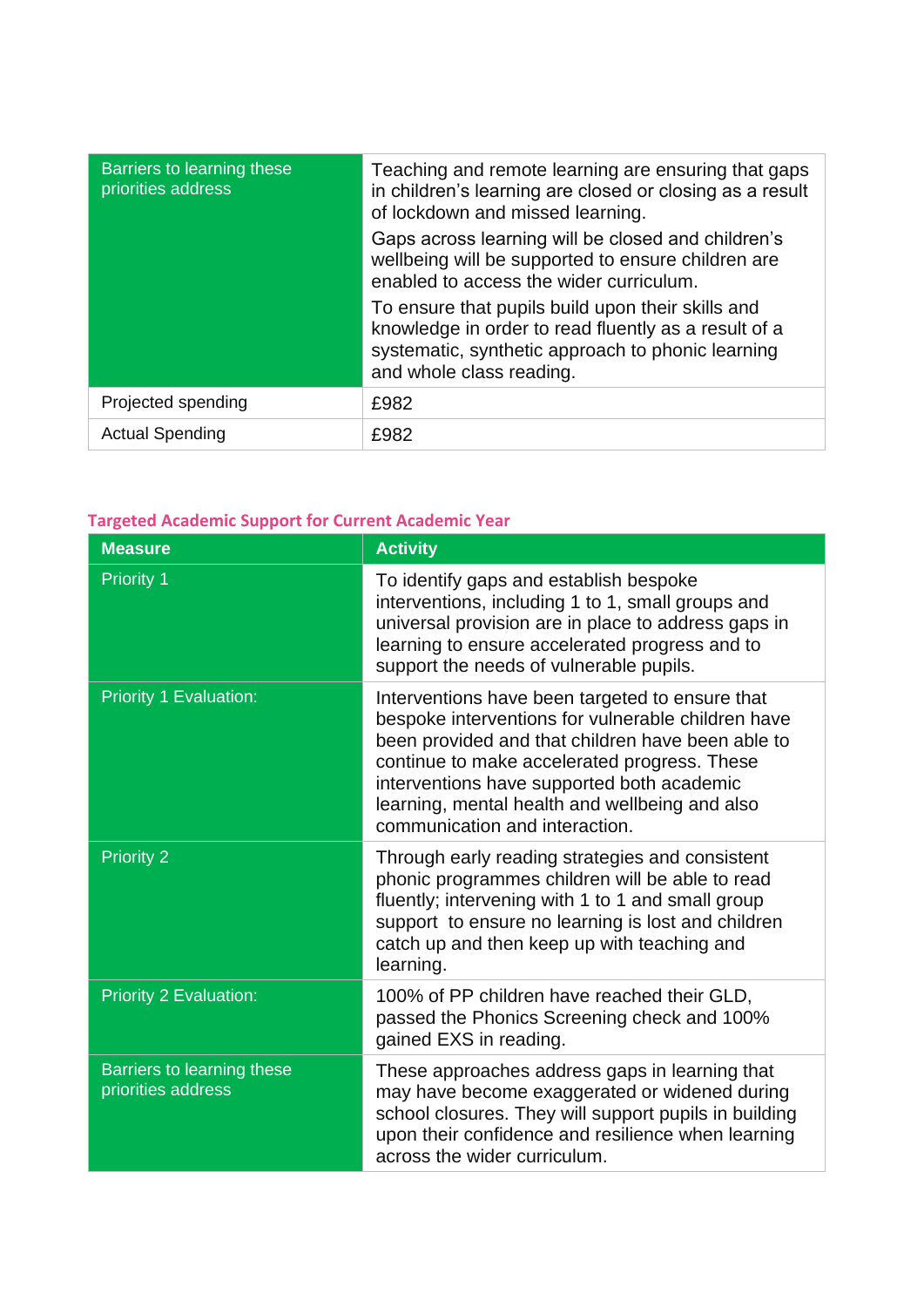| Projected spending      | £5242.92 |
|-------------------------|----------|
| <b>Actual Spending:</b> | £5242.92 |

### **Wider Strategies for Current Academic Year**

| <b>Measure</b>                                   | <b>Activity</b>                                                                                                                                                                                                                                                                                                                                                                                                                                                                   |
|--------------------------------------------------|-----------------------------------------------------------------------------------------------------------------------------------------------------------------------------------------------------------------------------------------------------------------------------------------------------------------------------------------------------------------------------------------------------------------------------------------------------------------------------------|
| <b>Priority 1</b>                                | To ensure increased attendance rates for targeted<br>pupils eligible for PP (target 98%) excluding COVID-<br>19 related absence.                                                                                                                                                                                                                                                                                                                                                  |
| <b>Priority 1 Evaluation:</b>                    | Autumn: 99.65%<br>Spring: 91.99%<br>End of year: 94.35%<br>There are a low number of PP children and this will<br>continue to be a target in the next academic year.                                                                                                                                                                                                                                                                                                              |
| <b>Priority 2</b>                                | To ensure that children's mental and physical health<br>needs are met through our ambitious curriculum that<br>nurtures the whole child with wellbeing at the centre.<br>Wider family needs are identified and support put in<br>place to address any barriers. To implement a<br>progressive RHE curriculum to further support<br>children's understanding of relationships and<br>wellbeing in order to continue to build resilience and<br>knowledge of themselves and others. |
| <b>Priority 2 Evaluation:</b>                    | Teachers have worked with experts across the trust<br>to skill and equip them with the knowledge and skills<br>to teach an ambitious RHE curriculum. This is<br>supporting children's development and<br>understanding of how to keep themselves safe.<br>Teaching is tailored to ensure that all children have<br>sequential knowledge to build on and that learning is<br>progressive.                                                                                          |
| Barriers to learning these<br>priorities address | Attendance of eligible pupils is in line with nationals<br>and the percentage of eligible pupils who are<br>persistent absentees is reduced to be below<br>nationals.                                                                                                                                                                                                                                                                                                             |